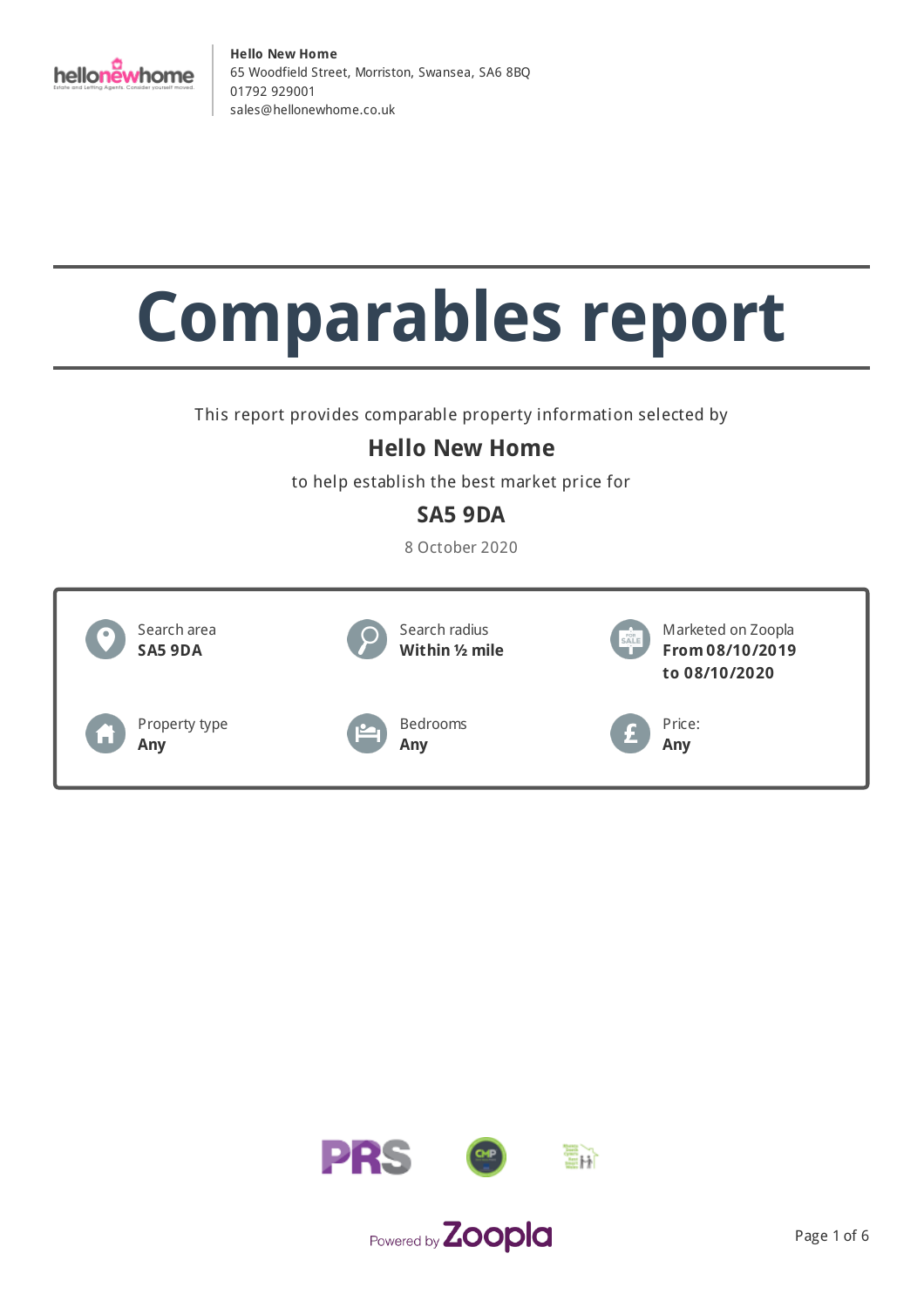

## **Comparable properties**



# **Comparable sale properties**



#### **£242,000**  $\mathbf{A}$

**£218,000**

 $B)$ 

Moriah Road, Treboeth, Swansea SA5

**Distance:** 0.06 miles

#### **4 Detached house**

We are delighted to offer for sale a beautifully presented detached family home. Dolcoed was in its previous life the Old Police House. The property is situated in the popular and much sought ...



#### **Sale date: Price:** Jan 2020 Sep 1999 7 Moriah Road, Treboeth, Swansea SA5 9BU **Sale date:** Jan 2020



**Distance:** 0.08 miles

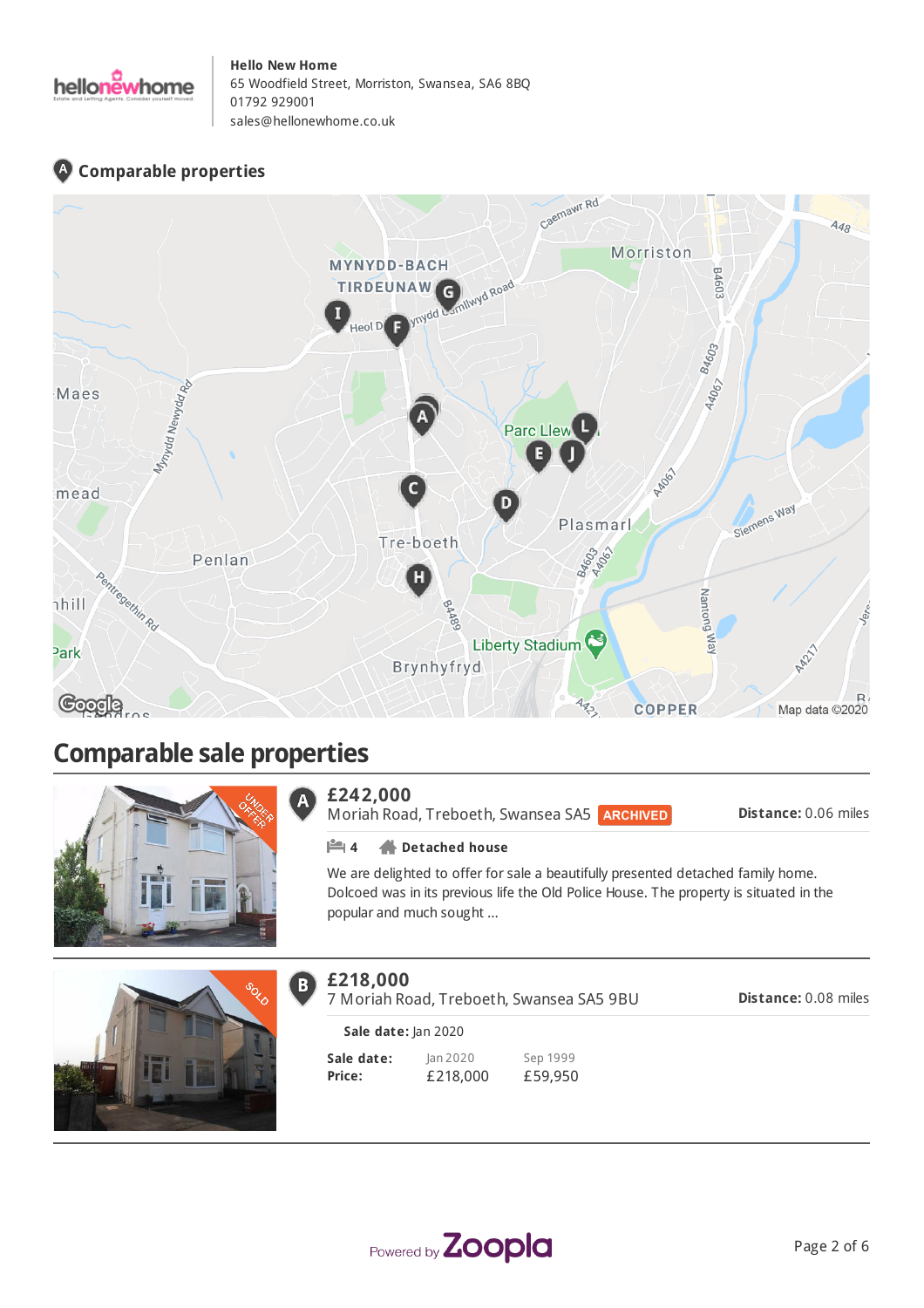

**Hello New Home** 65 Woodfield Street, Morriston, Swansea, SA6 8BQ 01792 929001 [sales@hellonewhome.co.uk](mailto:sales@hellonewhome.co.uk)

# **Comparable sale properties**

| £195,000                    | Llangyfelach Road, Swansea SA5                                                                                                            |                      |                      | <b>Distance: 0.2 miles</b>                                                                                                                                                             |
|-----------------------------|-------------------------------------------------------------------------------------------------------------------------------------------|----------------------|----------------------|----------------------------------------------------------------------------------------------------------------------------------------------------------------------------------------|
| $\mathbb{H}$ 3              | <b>End terrace house / Freehold</b>                                                                                                       |                      |                      |                                                                                                                                                                                        |
| this property               |                                                                                                                                           |                      |                      | PurpleBricks are pleased to offer for sale this lovely three bedroom end terrace property.<br>Having been fully modernised throughout including a full re-wire and a double extension, |
| Sale date:<br>Price:        | May 2016<br>£120,000                                                                                                                      | Apr 2008<br>£129,995 |                      |                                                                                                                                                                                        |
| £299,995                    | Salem Road, Morriston, Swansea SA6 ARCHIVED                                                                                               |                      |                      | Distance: 0.34 miles                                                                                                                                                                   |
| $\mathbb{H}$ 6              | Detached house / Freehold                                                                                                                 |                      |                      |                                                                                                                                                                                        |
| and benefits from off       |                                                                                                                                           |                      |                      | We bring to the market this deceptively spacious 3 storey, 6 bedroom detached house<br>situated in the popular area of Morriston. The property is set back from the main road          |
| Sale date:<br>Price:        | May 2020<br>£290,000                                                                                                                      | Feb 2011<br>£249,000 | Jul 2004<br>£230,000 |                                                                                                                                                                                        |
| £224,950                    | Cnap Llwyd Road, Morriston, Swansea SA6                                                                                                   |                      |                      | <b>Distance: 0.36 miles</b>                                                                                                                                                            |
| <b>P</b> 3                  | <b>Detached house</b>                                                                                                                     |                      |                      |                                                                                                                                                                                        |
|                             | Astleys are delighted to offer this three/four bedroom detached dormer bungalow,<br>situated on a good size plot in an elevated position. |                      |                      |                                                                                                                                                                                        |
| Sale date:<br>Price:        | Aug 2017<br>£189,950                                                                                                                      | May 1999<br>£41,500  |                      |                                                                                                                                                                                        |
| £195,000                    | Llangyfelach Road, Treboeth, Swansea SA5                                                                                                  |                      |                      | <b>Distance: 0.36 miles</b>                                                                                                                                                            |
| $\mathbb{M}$ 3              | Detached bungalow / Freehold                                                                                                              |                      |                      |                                                                                                                                                                                        |
|                             | Whilst these particulars are                                                                                                              |                      |                      | Offers over £195,000 coming soon Located in the popular area of Treboeth a three<br>bedroom detached bungalow with driveway parking Call now to register your interest                 |
| Sale date:<br><b>Price:</b> | Sep 2013<br>£60,000                                                                                                                       |                      |                      |                                                                                                                                                                                        |

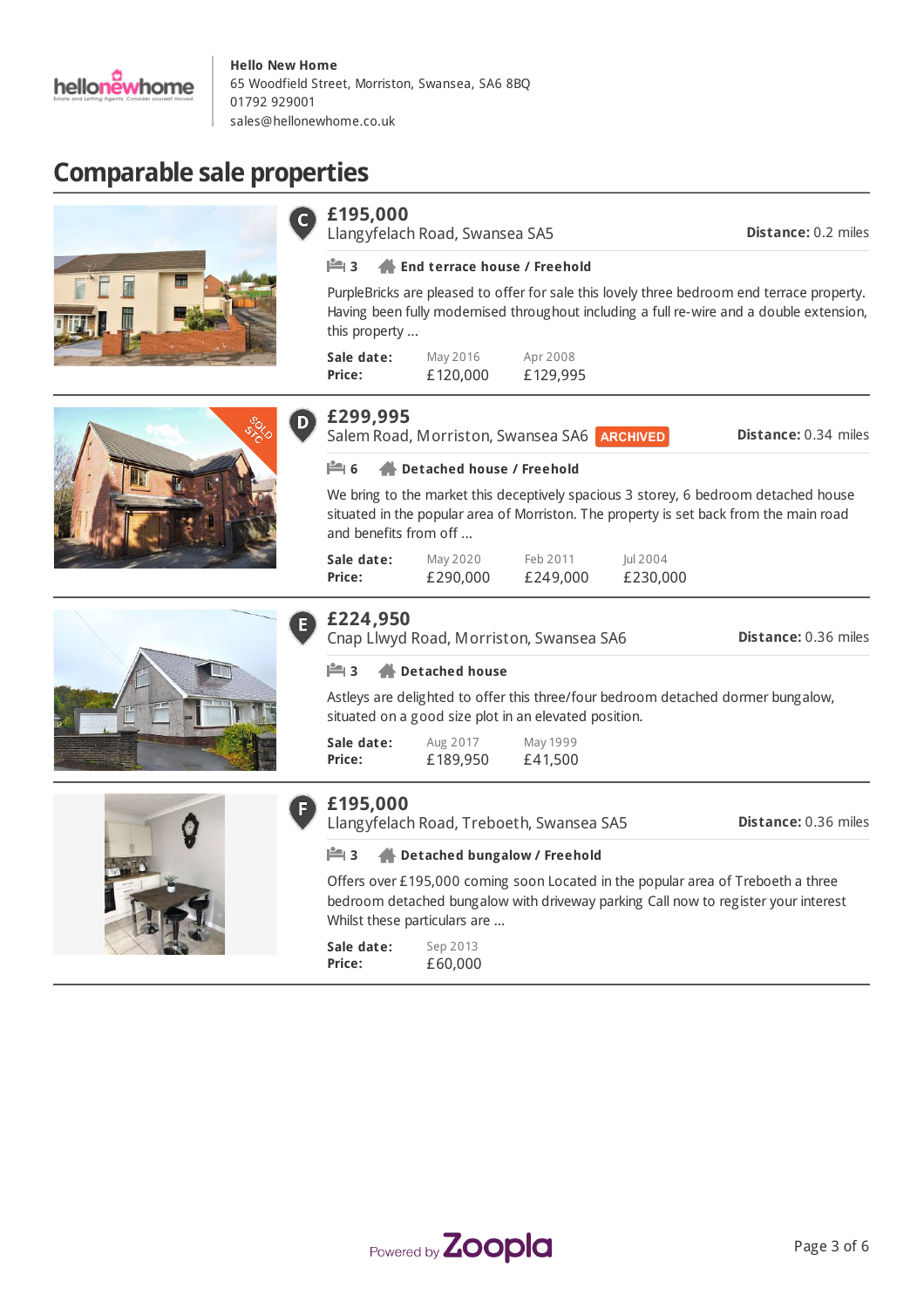

# **Comparable sale properties**





Mynydd Garnlwyd Road, Morriston, Swansea SA6 **ARCHIVED** 

**Distance:** 0.46 miles

#### **3 Detached house**

Offers over £255,000 Dawsons have pleasure in offering for sale this well presented three bedroom detached family home within walking distance of Bishop Vaughan School. The accommodation briefly ...

| Sale date: | Oct 2003 | Dec 1995 |
|------------|----------|----------|
| Price:     | £173,500 | £50,000  |

### **£150,000**

Lynsdale Road, Swansea SA5 **ARCHIVED** 

**Distance:** 0.48 miles





#### **3 Semi-detached house / Freehold**

The PropertyPurpleBricks are delighted to offer for sale this three bedroom semidetached which benefits from a large rear garden which has access and parking. There is also a driveway to the ...

**Sale date: Price:** Feb 1995 £50,000

### **£275,000**

Heol Ddu, Tirdeunaw, Swansea SA5

**Distance:** 0.5 miles

#### **4 Detached house / Freehold**

Modernised detached family home, four double bedrooms, lounge/dining room with log burner, second reception room, cloakroom, kitchen/breakfast room, stylish first floor four piece family bathroom.

| Sale date:    | Aug 2007 | Sep 1999 |
|---------------|----------|----------|
| <b>Price:</b> | £175,000 | £47,000  |

# **Comparable rental properties**



#### **£375 pcm (£87 pw)**

Trewyddfa Road, Morriston, Swansea SA6

**Distance:** 0.47 miles

#### **1**  $67$  sq. m\*

A stunning room with private kitchen in a large, fully modernised professional house share, minutes from the Liberty Stadium in the sought after Trewyddfa Road. With a contemporary feel, this ...

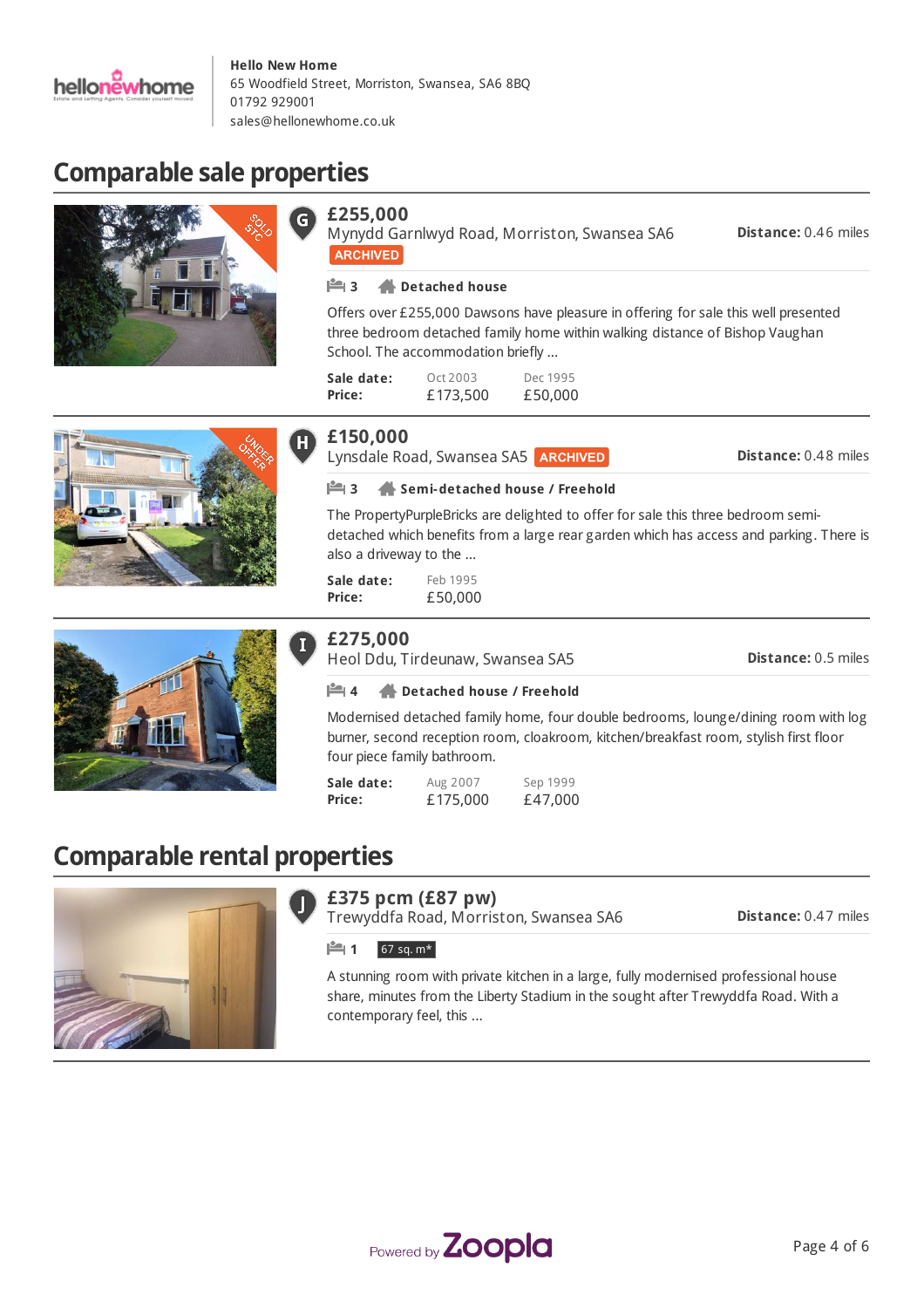

# **Comparable rental properties**



#### **£410 pcm (£95 pw)**

Trewyddfa Road, Morriston SA6

**Distance:** 0.47 miles

**1** 

A stunning room with private kitchen in a large, fully modernised professional house share, minutes from the Liberty Stadium in the sought after Trewyddfa Road. With a contemporary feel, this ...



## **£400 pcm (£92 pw)**

Trewyddfa Road, Morriston, Swansea SA6

**Distance:** 0.5 miles

#### **1**

A large double room with private kitchen in a large, fully modernised professional house share, minutes from the Liberty Stadium in the sought after Trewyddfa Road. With a contemporary feel, this ...



#### **£375 pcm (£87 pw)** M

Trewyddfa Road, Morriston, Swansea SA6

**Distance:** 0.5 miles

#### **1** 67 sq. m\*

A stunning room with private kitchen in a large, fully modernised professional house share, minutes from the Liberty Stadium in the sought after Trewyddfa Road. With a contemporary feel, this ...

# **Average home values nationwide**